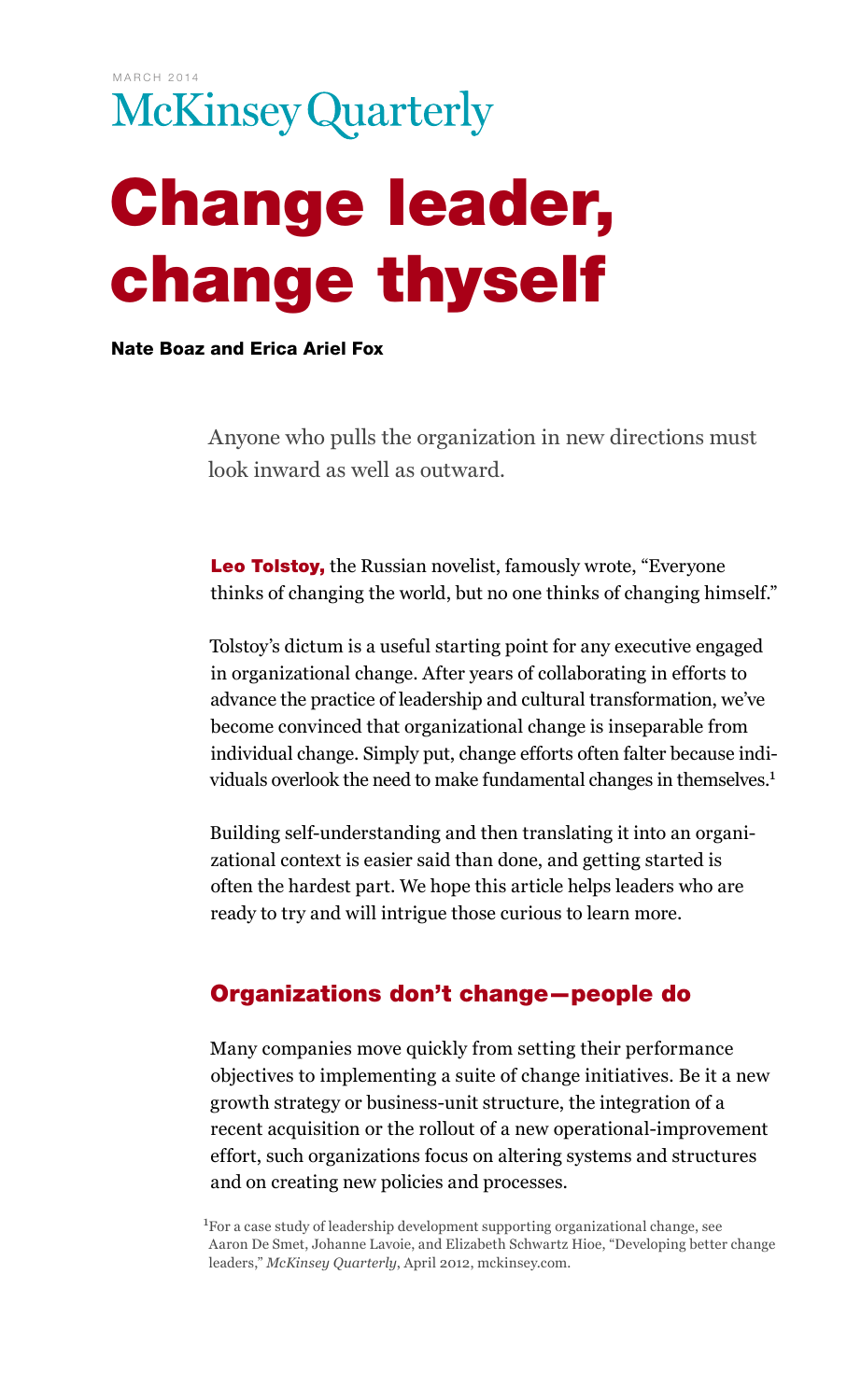To achieve collective change over time, actions like these are necessary but seldom sufficient. A new strategy will fall short of its potential if it fails to address the underlying mind-sets and capabilities of the people who will execute it.

McKinsey research and client experience suggest that half of all efforts to transform organizational performance fail either because senior managers don't act as role models for change or because people in the organization defend the status quo.2 In other words, despite the stated change goals, people on the ground tend to behave as they did before. Equally, the same McKinsey research indicates that if companies can identify and address pervasive mind-sets at the outset, they are four times more likely to succeed in organizational-change efforts than are companies that overlook this stage.

### Look both inward and outward

Companies that only look outward in the process of organizational change—marginalizing individual learning and adaptation—tend to make two common mistakes.

The first is to focus solely on business outcomes. That means these companies direct their attention to what Alexander Grashow, Ronald Heifetz, and Marty Linsky call the "technical" aspects of a new solution, while failing to appreciate what they call "the adaptive work" people must do to implement it.3

The second common mistake, made even by companies that recognize the need for new learning, is to focus too much on developing skills. Training that only emphasizes new behavior rarely translates into profoundly different performance outside the classroom.

In our work together with organizations undertaking leadership and cultural transformations, we've found that the best way to achieve an organization's aspirations is to combine efforts that look outward

<sup>2</sup>For more on McKinsey's organizational-health index and findings on organizational change, see Scott Keller and Colin Price, "Organizational health: The ultimate competitive advantage," *McKinsey Quarterly*, June 2011, mckinsey.com.

<sup>3</sup>Alexander Grashow, Ronald Heifetz, and Marty Linsky, *The Practice of Adaptive Leadership: Tools and Tactics for Changing Your Organization and World*, Boston, MA: Harvard Business Review Publishing, 2009.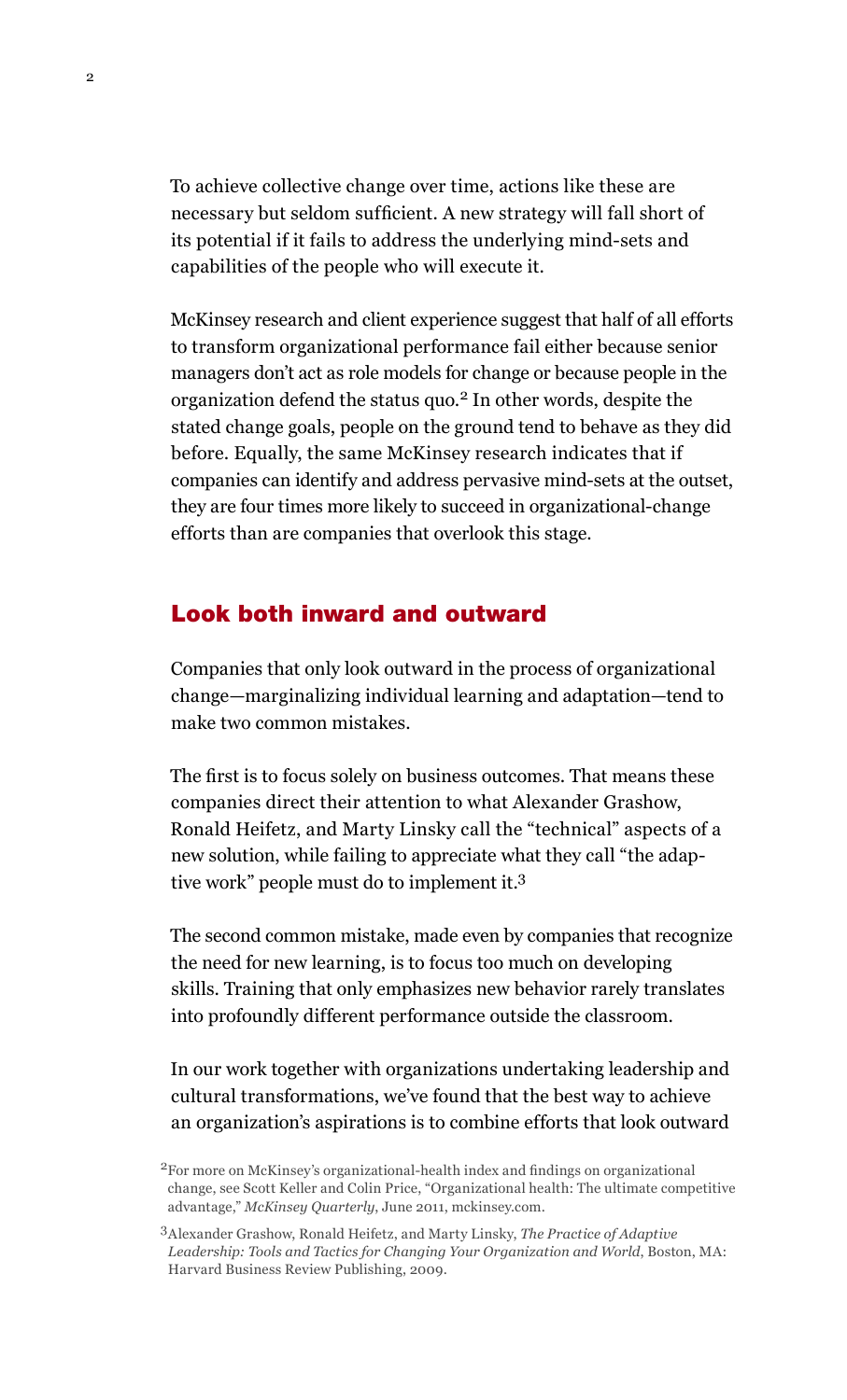with those that look inward. Linking strategic and systemic intervention to genuine self-discovery and self-development by leaders is a far better path to embracing the vision of the organization and to realizing its business goals.

## What is looking inward?

Looking inward is a way to examine your own modes of operating to learn what makes you tick. Individuals have their own inner lives, populated by their beliefs, priorities, aspirations, values, and fears. These interior elements vary from one person to the next, directing people to take different actions.

Interestingly, many people aren't aware that the choices they make are extensions of the reality that operates in their hearts and minds. Indeed, you can live your whole life without understanding the inner dynamics that drive what you do and say. Yet it's crucial that those who seek to lead powerfully and effectively look at their internal experiences, precisely because they direct how you take action, whether you know it or not. Taking accountability as a leader today includes understanding your motivations and other inner drives.

For the purposes of this article, we focus on two dimensions of looking inward that lead to self-understanding: developing profile awareness and developing state awareness.

#### Profile awareness

An individual's profile is a combination of his or her habits of thought, emotions, hopes, and behavior in various circumstances. Profile awareness is therefore a recognition of these common tendencies and the impact they have on others.

We often observe a rudimentary level of profile awareness with the executives we advise. They use labels as a shorthand to describe their profile, telling us, "I'm an overachiever" or "I'm a control freak." Others recognize emotional patterns, like "I always fear the worst," or limiting beliefs, such as "you can't trust anyone." Other executives we've counseled divide their identity in half. They end up with a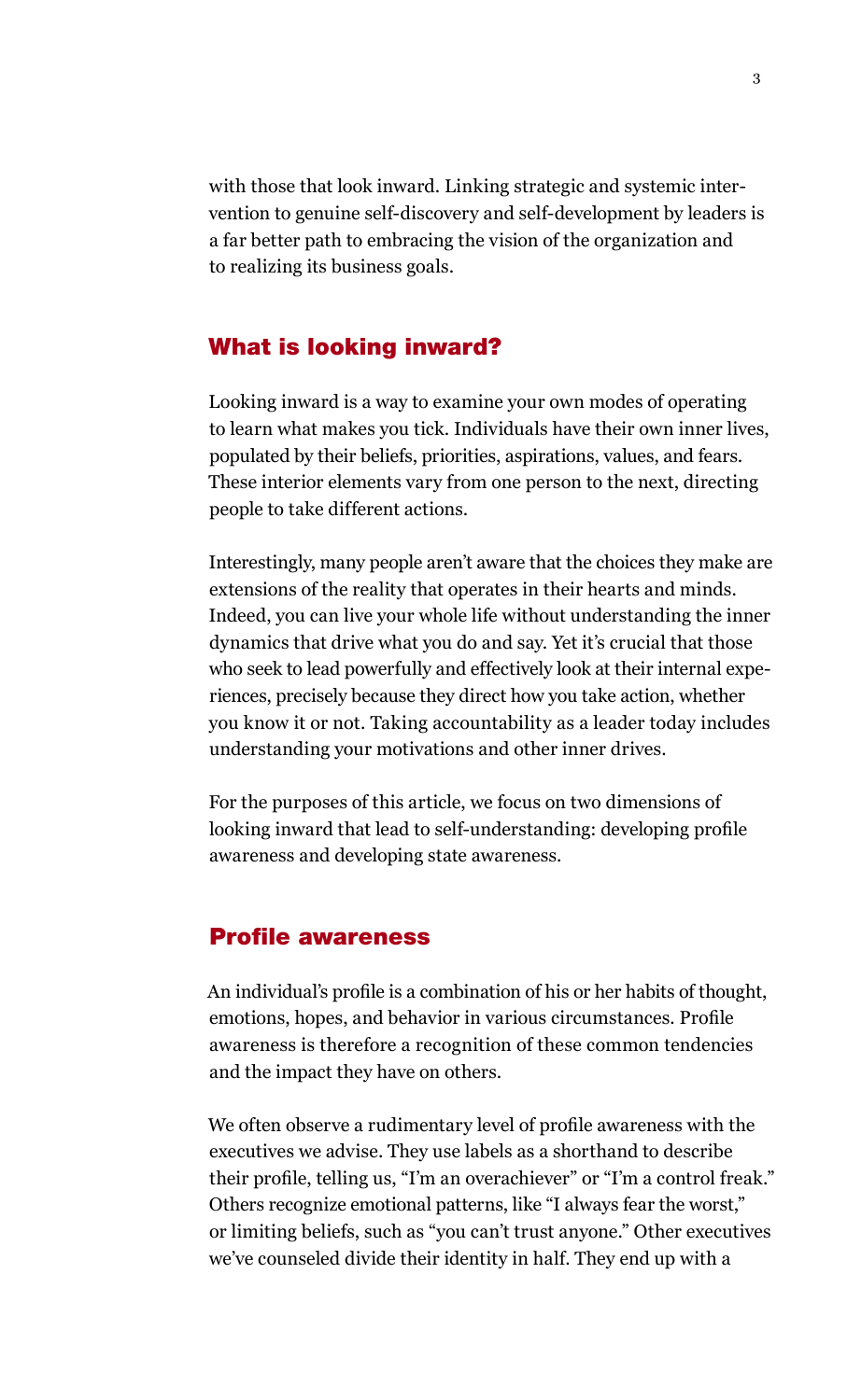simple liking for their "good" Dr. Jekyll side and a dislike of their "bad" Mr. Hyde.

Finding ways to describe the common internal tendencies that drive behavior is a good start. We now know, however, that successful leaders develop profile awareness at a broader and deeper level.

#### State awareness

State awareness, meanwhile, is the recognition of what's driving you at the moment you take action. In common parlance, people use the phrase "state of mind" to describe this, but we're using "state" to refer to more than the thoughts in your mind. State awareness involves the real-time perception of a wide range of inner experiences and their impact on your behavior. These include your current mind-set and beliefs, fears and hopes, desires and defenses, and impulses to take action.

State awareness is harder to master than profile awareness. While many senior executives recognize their tendency to exhibit negative behavior under pressure, they often don't realize they're exhibiting that behavior until well after they've started to do so. At that point, the damage is already done.

We believe that in the future, the best leaders will demonstrate both profile awareness and state awareness. These capacities can develop into the ability to shift one's inner state in real time. That leads to changing behavior when you can still affect the outcome, instead of looking back later with regret. It also means not overreacting to events because they are reminiscent of something in the past or evocative of something that might occur in the future.<sup>4</sup>

#### Close the performance gap

When learning to look inward in the process of organizational transformation, individuals accelerate the pace and depth of change dramatically. In the words of one executive we know, who has

<sup>&</sup>lt;sup>4</sup>For an in-depth exploration of the adult development involved as leaders mature, see Robert Kegan and Lisa Laskow Lahey, *Immunity to Change: How to Overcome It and Unlock the Potential in Yourself and Your Organization*, Boston, MA: Harvard Business Review Publishing, 2009.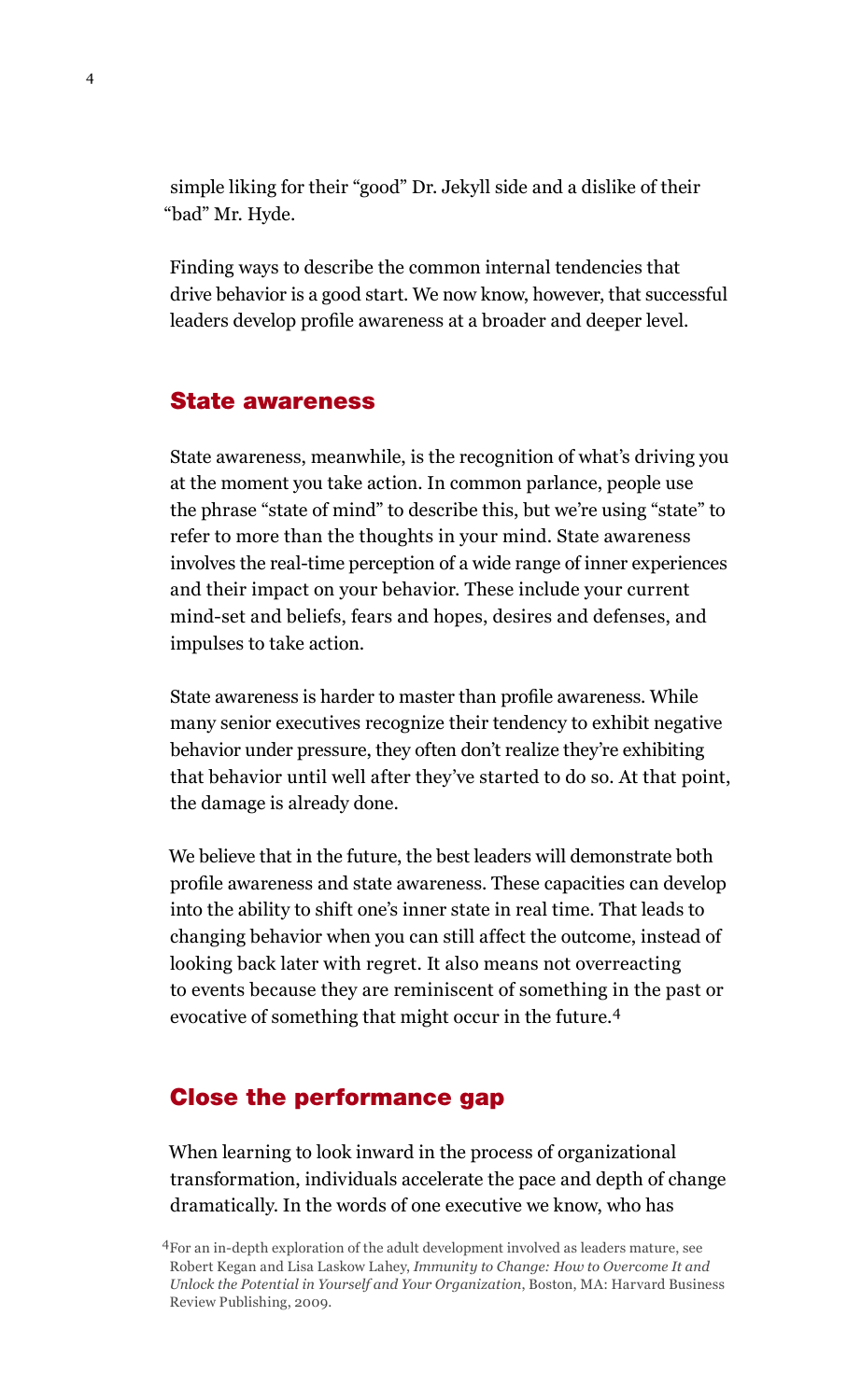invested heavily in developing these skills, this kind of learning "expands your capacity to lead human change and deliver true impact by awakening the full leader within you." In practical terms, individuals learn to align what they intend with what they actually say and do to influence others.

Erica Ariel Fox's recent book, *Winning from Within*, 5 calls this phenomenon closing your performance gap. That gap is the disparity between what people *know* they should say and do to behave successfully and what they *actually* do in the moment. The performance gap can affect anyone at any time, from the CEO to a summer intern.

This performance gap arises in individuals partly because of the profile that defines them and that they use to define themselves. In the West in particular, various assessments tell you your "type," essentially the psychological clothing you wear to present yourself to the world.

To help managers and employees understand each other, many corporate-education tools use simplified typing systems to describe each party's makeup. These tests often classify people relatively quickly, and in easily remembered ways: team members might be red or blue, green or yellow, for example.

There are benefits in this approach, but in our experience it does not go far enough and those using it should understand its limitations. We *all* possess the full range of qualities these assessments identify. We are not one thing or the other: we are all at once, to varying degrees. As renowned brain researcher Dr. Daniel Siegel explains, "we must accept our multiplicity, the fact that we can show up quite differently in our athletic, intellectual, sexual, spiritual—or many other—states. A heterogeneous collection of states is completely normal in us humans."<sup>6</sup> Putting the same point more poetically, Walt Whitman famously wrote, "I am large, I contain multitudes."

To close performance gaps, and thereby build your individual leadership capacity, you need a more nuanced approach that recognizes your inner complexity. Coming to terms with your full richness is

<sup>5</sup>Erica Ariel Fox, *Winning from Within: A Breakthrough Method for Leading, Living, and Lasting Change*, New York, NY: HarperBusiness, 2013.

<sup>6</sup> Daniel Siegel, *Mindsight: The New Science of Personal Transformation*, New York, NY: Bantam Books, 2010.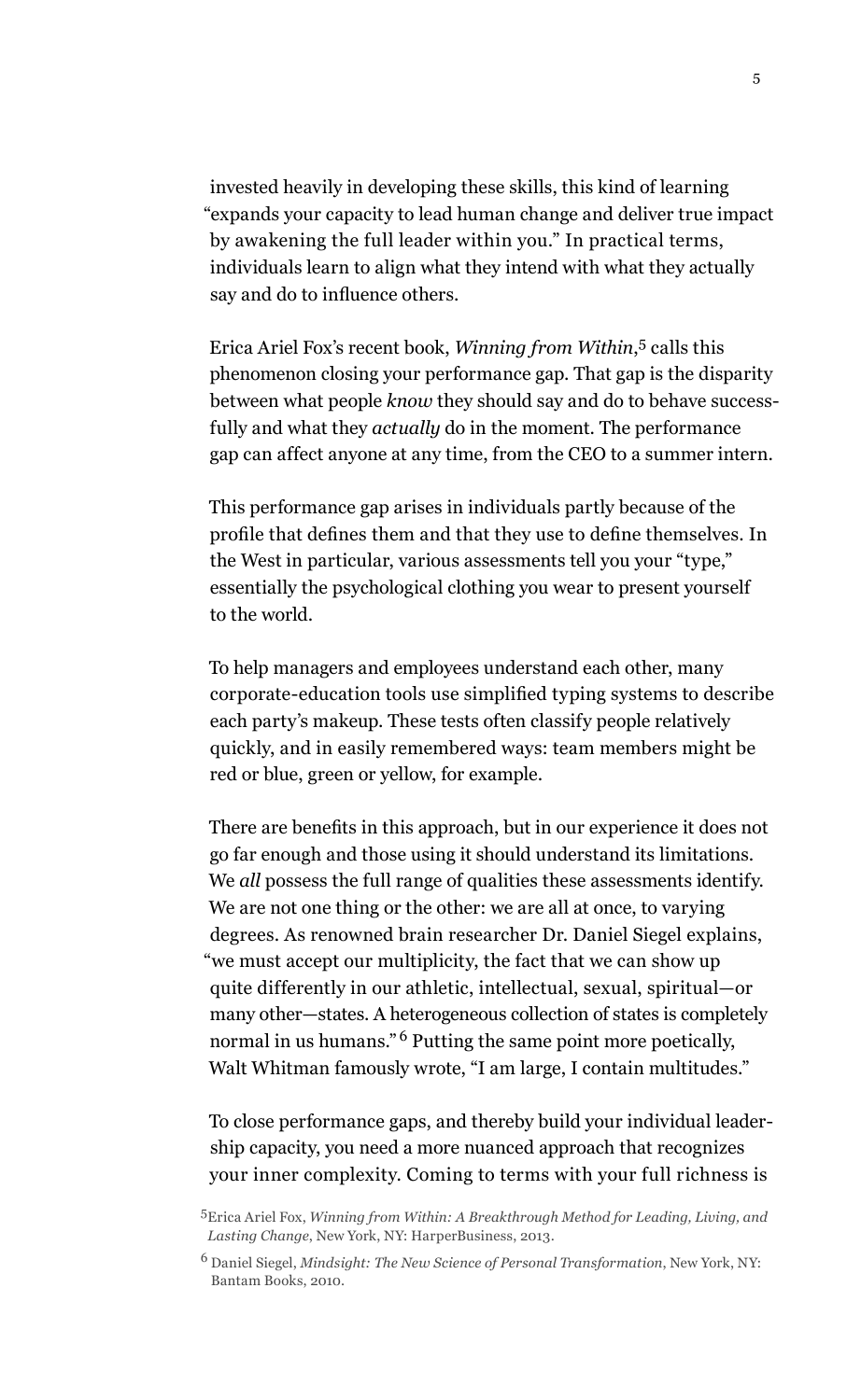challenging. But the kinds of issues involved—which are highly personal and well beyond the scope of this short management article—include:

- What are the primary parts of my profile, and how are they balanced against each other?
- What resources and capabilities does each part of my profile possess? What strengths and liabilities do those involve?
- When do I tend to call on each member of my inner executive team? What are the benefits and costs of those choices?
- Do I draw on all of the inner sources of power available to me, or do I favor one or two most of the time?
- How can I develop the sweet spots that are currently outside of my active range?

Answering these questions starts with developing profile awareness.

#### Leading yourself—and the organization

Individuals can improve themselves in many ways and hence drive more effective organizational change. We focus here on a critical few that we've found to increase leadership capacity and to have a lasting organizational impact.

#### 1. Develop profile awareness: Map the Big Four

While we all have myriad aspects to our inner lives, in our experience it's best to focus your reflections on a manageable few as you seek to understand what's driving you at different times. Fox's *Winning from Within* suggests that you can move beyond labels such as "perfectionist" without drowning in unwieldy complexity, by concentrating on your Big Four, which largely govern the way individuals function every day. You can think of your Big Four as an inner leadership team, occupying an internal executive suite: the chief executive officer (CEO), or inspirational Dreamer; the chief financial officer (CFO), or analytical Thinker; the chief people officer (CPO), or emotional Lover; and the chief operating officer (COO), or practical Warrior (exhibit).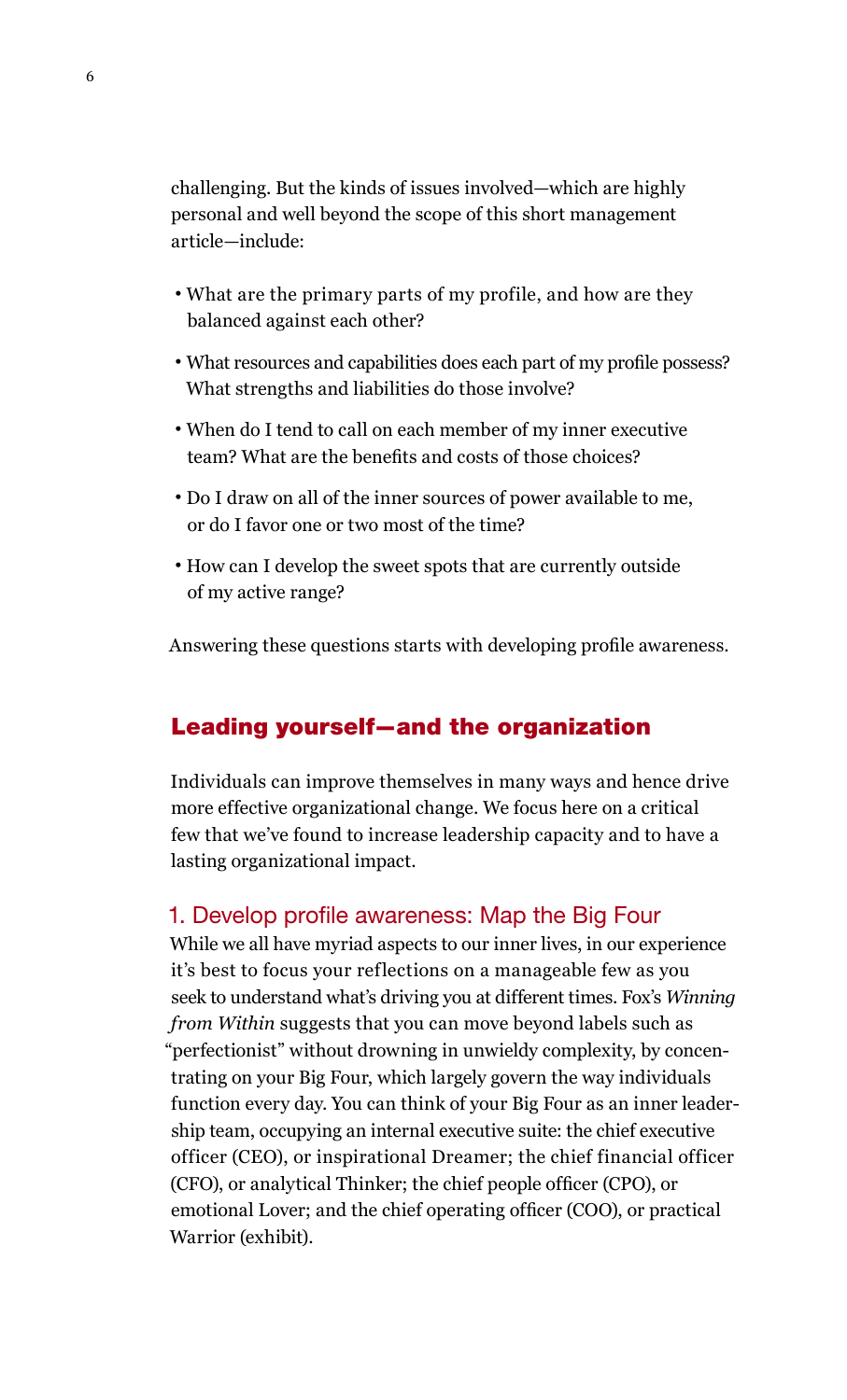How do these work in practice? Consider the experience of Geoff McDonough, the transformational CEO of Sobi, an emerging pioneer in the treatment of rare diseases. Many credit McDonough's versatile leadership with successfully integrating two legacy companies and increasing market capitalization from nearly \$600 million in 2011 to \$3.5 billion today.

From our perspective, his leadership success owes much to his high level of profile awareness. He also displays high profile agility: his skill at calling on the right inner executive at the right time for the right purpose. In other words, he deploys each of his Big Four intentionally and effectively to harness its specific strengths and skills to meet a situation.

McDonough used his inner Dreamer's imagination to envision the clinical and business impact of Sobi's biological-development program in neonatology. He saw the possibility of improving the neurodevelopment of tiny, vulnerable newborns and thus of giving them a real chance at a healthy life.

His inner Thinker's assessment took an unusual perspective at the time. Others didn't share his evaluation of the viability of integrating Fox excerpt

#### **Exhibit**

Executives can achieve self-understanding, without drowning in unwieldy complexity, by concentrating on the Big Four of their 'inner team.'

| Inner negotiator                                            | <b>Focus of attention</b>                  | <b>Power source</b> | <b>Sweet spot</b>                                                                  |
|-------------------------------------------------------------|--------------------------------------------|---------------------|------------------------------------------------------------------------------------|
| Inspirational<br><b>Dreamer</b> (CEO)                       | • What I want<br>• What I don't want       | Intuition           | • Generate your vision<br>• Dare to pursue your dream<br>• Sense a path forward    |
| <b>Analytical Thinker</b><br>(CFO)                          | • My opinion<br>• My ideas                 | Reason              | • Apply facts and logic<br>• Consider consequences<br>• Look from all sides        |
| <b>Emotional Lover</b><br>(CPO, or chief<br>people officer) | • How we both feel<br>• Our level of trust | Emotion             | • Connect with emotions<br>• Build and maintain trust<br>• Collaborate with others |
| <b>Practical Warrior</b><br>(COO)                           | • What task to do<br>• What line to draw   | Willpower           | • Speak hard truths<br>• Hold your ground<br>• Take action                         |

Source: Erica Ariel Fox, *Winning from Within: A Breakthrough Method for Leading, Living, and Lasting Change*, New York, NY: HarperBusiness, 2013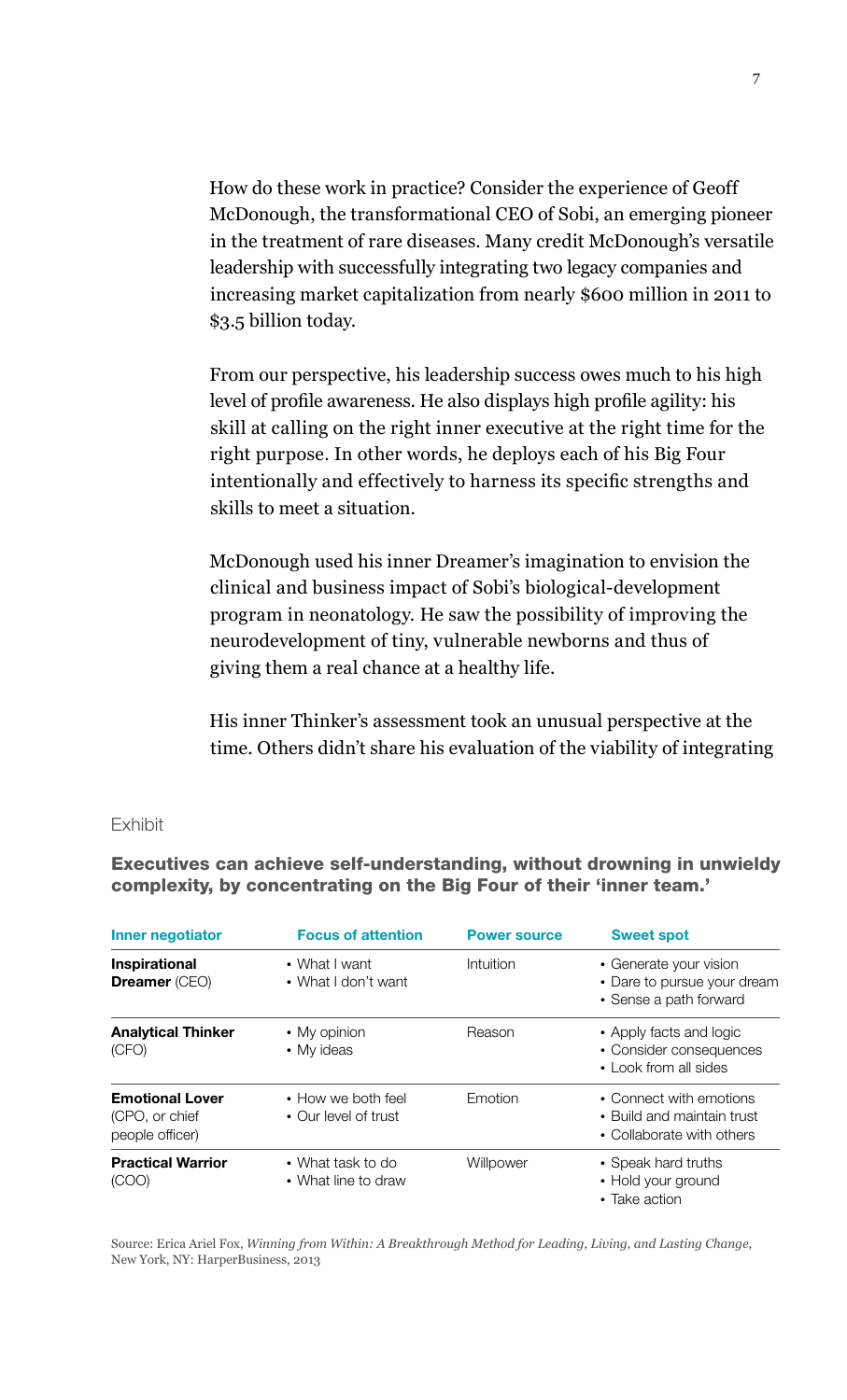one company's 35-year legacy of biologics development (Kabi Vitrum the combined group of Swedish pharmaceutical companies Kabi and Vitrum—which merged with Pharmacia and was later acquired, forming Biovitrum in 2001) with another's 25-year history of commercializing treatments for rare diseases (Swedish Orphan), to lead in a rare-disease market environment with very few independent midsize companies.

Rising to a separate, if related, challenge, McDonough called on his inner Lover to build bridges between the siloed legacy companies. He focused on the people who mattered most to everyone—the patients—and promoted internal talent from both sides, demonstrating his belief that everyone, whatever his or her previous corporate affiliation, could be part of the new "one Sobi."

Finally, bringing Sobi to its current levels of success required McDonough to tell hard truths and take some painful steps. He called on his inner Warrior to move swiftly, adding key players from the outside to the management team, restructuring the organization, and resolutely promoting an entirely new business model.

## 2. Develop state awareness: The work of your inner lookout

Profile awareness, as we've said, is only the first part of what it takes to look inward when driving organizational change. The next part is state awareness.

Leading yourself means being in tune with what's happening on the inside, not later but right now. Think about it. People who don't notice that they are becoming annoyed, judgmental, or defensive in the moment are not making real choices about how to behave. We all need an inner "lookout"—a part of us that notices our inner state much as all parents are at the ready to watch for threats of harm to their young children.7

For example, a senior executive leading a large-scale transformation remarked that he would like to spend 15 minutes kicking off an important training event for change agents to signal its importance.

<sup>7</sup> The internal-lookout concept is explored in detail in *Winning from Within*, particularly in chapter nine, pages 241–67.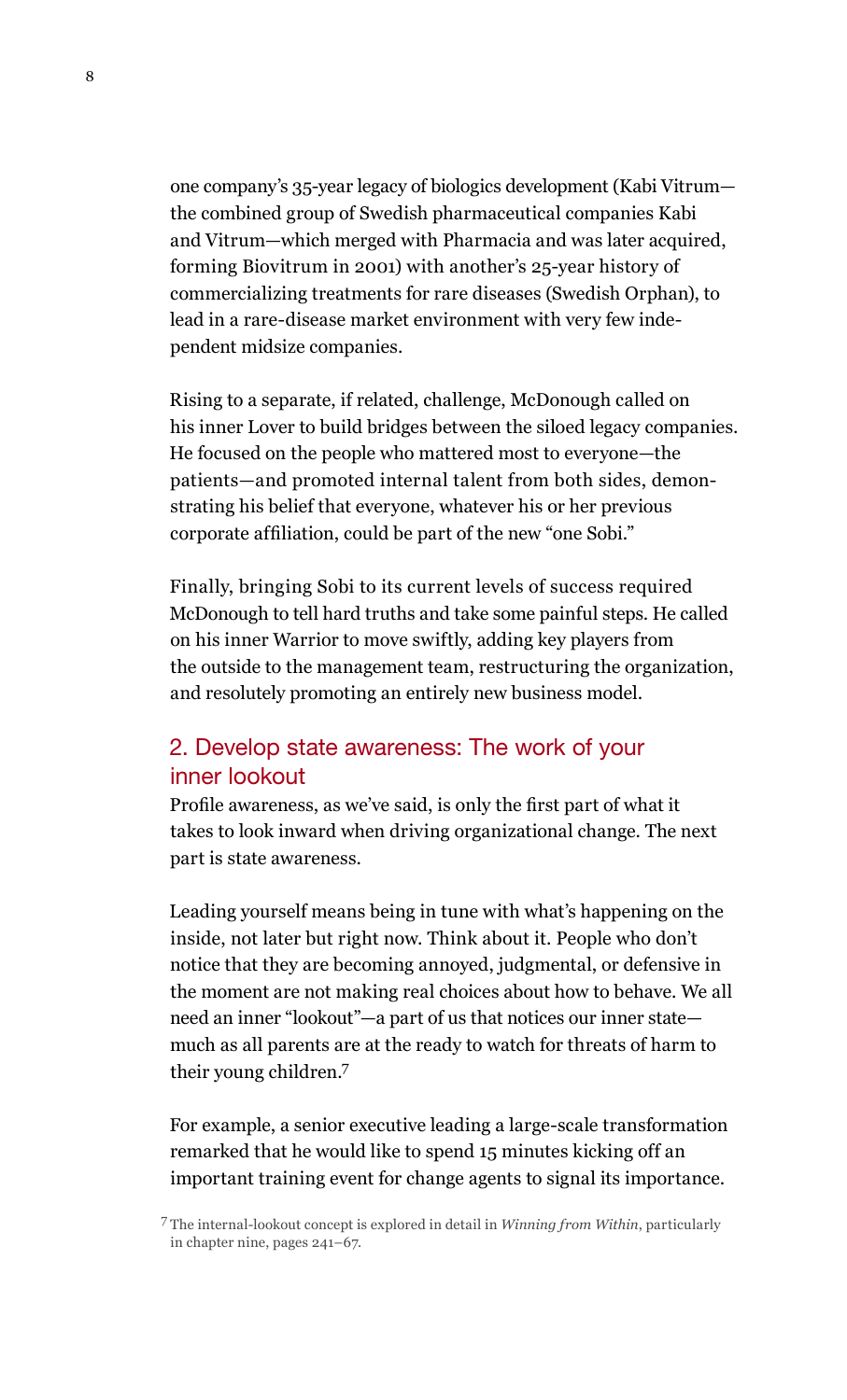Objectively speaking, he would probably have the opposite of the intended effect if he said how important the workshop was and then left 15 minutes into it.

What he needed at that moment was the perception of his inner lookout. That perspective would see that he was torn between wanting to endorse the program, on the one hand, and wanting to attend to something else that was also important, on the other. With that clarity, he could make a choice that was sensible and aligned: he might still speak for 15 minutes and then let people know that he wished he could stay longer but had a crucial meeting elsewhere. Equally, he might realize the negative implications of his early departure under any circumstances, decide to postpone the later meeting, and stay another couple of hours. Either way, the inner lookout's view would lead to more effective leadership behavior.

During a period of organizational change, it's critical that senior executives collectively adopt the lookout role for the organization as a whole. Yet they often can't, because they're wearing rose-tinted glasses that blur the limitations of their leadership style, mask destructive mind-sets at lower levels of the organization, and generally distort what's going on outside the executive suite. Until we and others confronted one manager we know with the evidence, he had no idea he was interfering with, and undermining, employees through the excessively large number of e-mails he was sending on a daily basis.

Spotting misaligned perceptions requires putting the spotlight on observable behavior and getting enough data to unearth the core issues. Note that traditional satisfaction or employee-engagement surveys—and even 360-degree feedback—often fail to get to the bottom of the problem. A McKinsey diagnostic that reached deep into the workforce—aggregating the responses of 52,240 individuals at 44 companies—demonstrated perception gaps across job levels at 70 percent of the participating organizations. In about two-thirds of them, the top teams were more positive about their own leadership skills than was the rest of the organization. Odds are, in other words, that rigorous organizational introspection will be eye opening for senior leaders.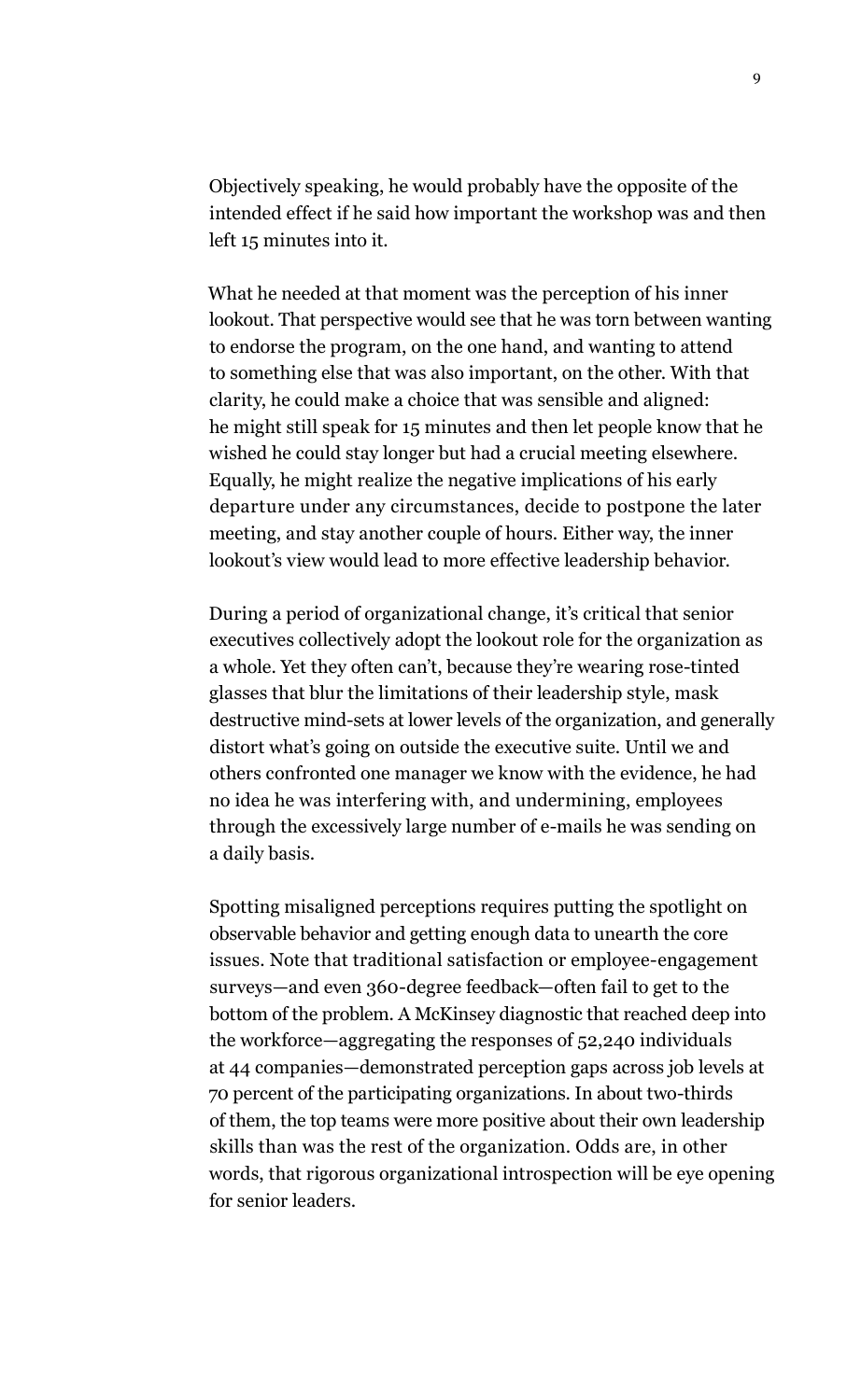#### 3. Translate awareness into organizational change

Those open eyes will be better able to spot obstacles to organizational change. Consider the experience of a company that became aware, during a major earnings-improvement effort, that an absence of coaching was stifling progress. On the surface, people said they did not have the time to make coaching a priority. But an investigation of the root causes showed that one reason people weren't coaching was that they themselves had become successful despite never having been coached. In fact, coaching was associated with serious development needs and seen only as a tool for documenting and firing people. Beneath the surface, managers feared that if they coached someone, others would view that person as a poor performer.

Changing a pervasive element of corporate culture like this depends on a diverse set of interventions that will appeal to different parts of individuals and of the organization. In this case, what followed was a positive internal-communication campaign, achieved with the help of posters positioning star football players alongside their coaches and supported by commentary spelling out the impact of coaching on operating performance at other organizations. At the same time, executives put "the elephant in the room" and acknowledged the negative connotations of coaching, and these confessions helped managers understand and adapt such critical norms. In the end, the actions the executives initiated served to increase the frequency and quality of coaching, with the result that the company was able to move more rapidly toward achieving its performance goals.

#### 4. Start with one change catalyst

While dealing with resistance and fear is often necessary, it's rarely enough to take an organization to the next level. To go further and initiate collective change, organizations must unleash the full potential of individuals. One person or a small group of trailblazers can provide that catalyst.

For many years, it was widely believed that human beings could not run a mile in less than four minutes. Throughout the 1940s and early 1950s, many runners came close to the four-minute mark, but all fell short. On May 6th, 1954, in Oxford, England, Roger Bannister ran a mile in three minutes and 59 seconds. Only 46 days after Bannister's historic run, John Landy broke the record again. By 1957, 16 more runners had broken through what once was thought to be